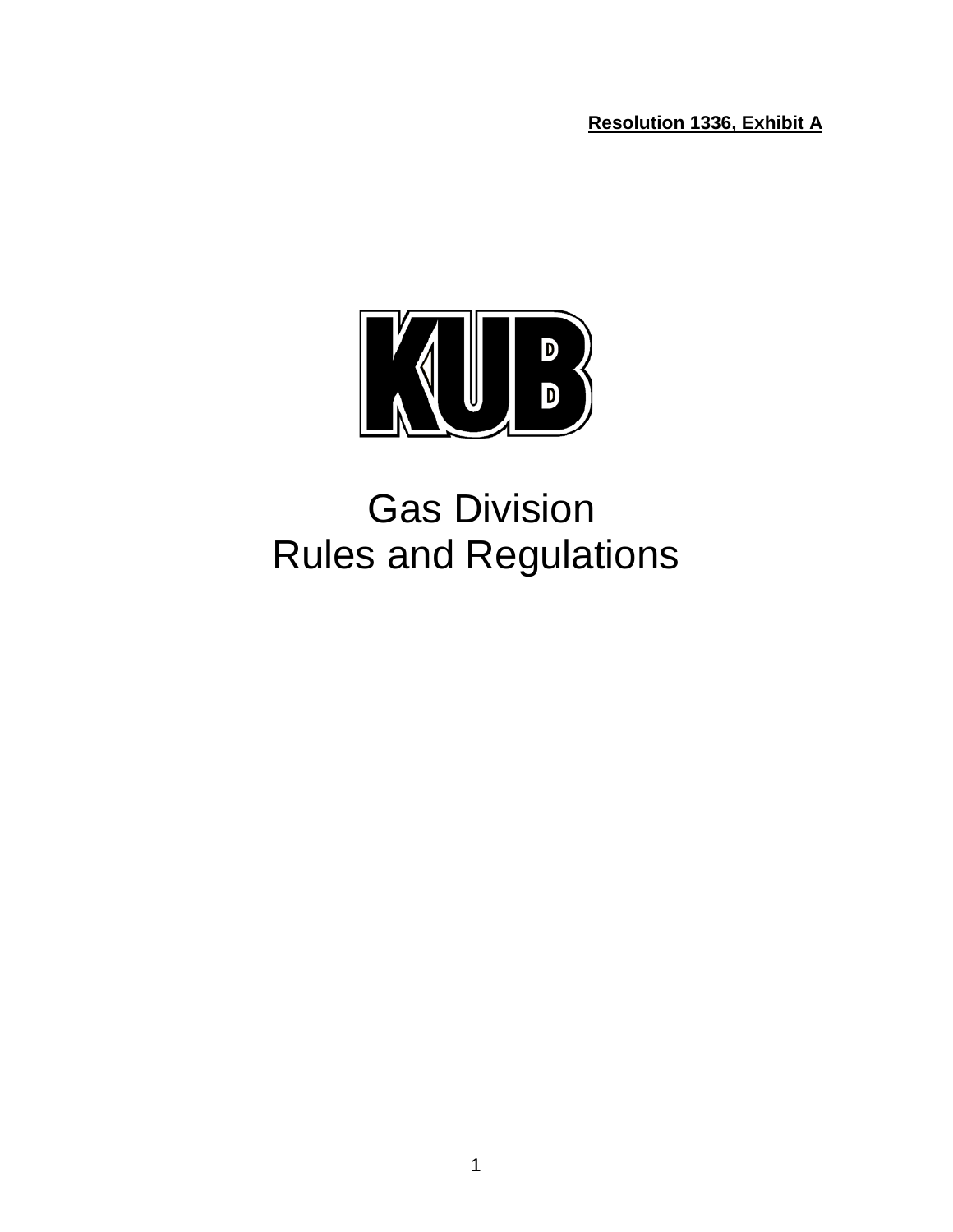

# **Rules and Regulations for the Gas Division**

TABLE OF CONTENTS:

| Section I:    | Purpose                                                    |
|---------------|------------------------------------------------------------|
| Section II:   | Scope                                                      |
| Section III:  | <b>Definitions</b>                                         |
| Section IV:   | Initiation of Gas Service                                  |
| Section V:    | Connections to KUB Gas System                              |
| Section VI:   | Interruption of Gas Service                                |
| Section VII:  | <b>Restricted Use of Gas</b>                               |
| Section VIII: | Termination of Gas Service; Refusal to Connect Gas Service |
| Section IX:   | <b>Rates for Gas Service</b>                               |
| Section X:    | <b>Billing for Gas Service</b>                             |
| Section XI:   | Authority to Levy Charges and Fees                         |
| Section XII:  | <b>KUB Gas System Extensions</b>                           |
| Section XIII: | <b>Prohibition of Gas Resale</b>                           |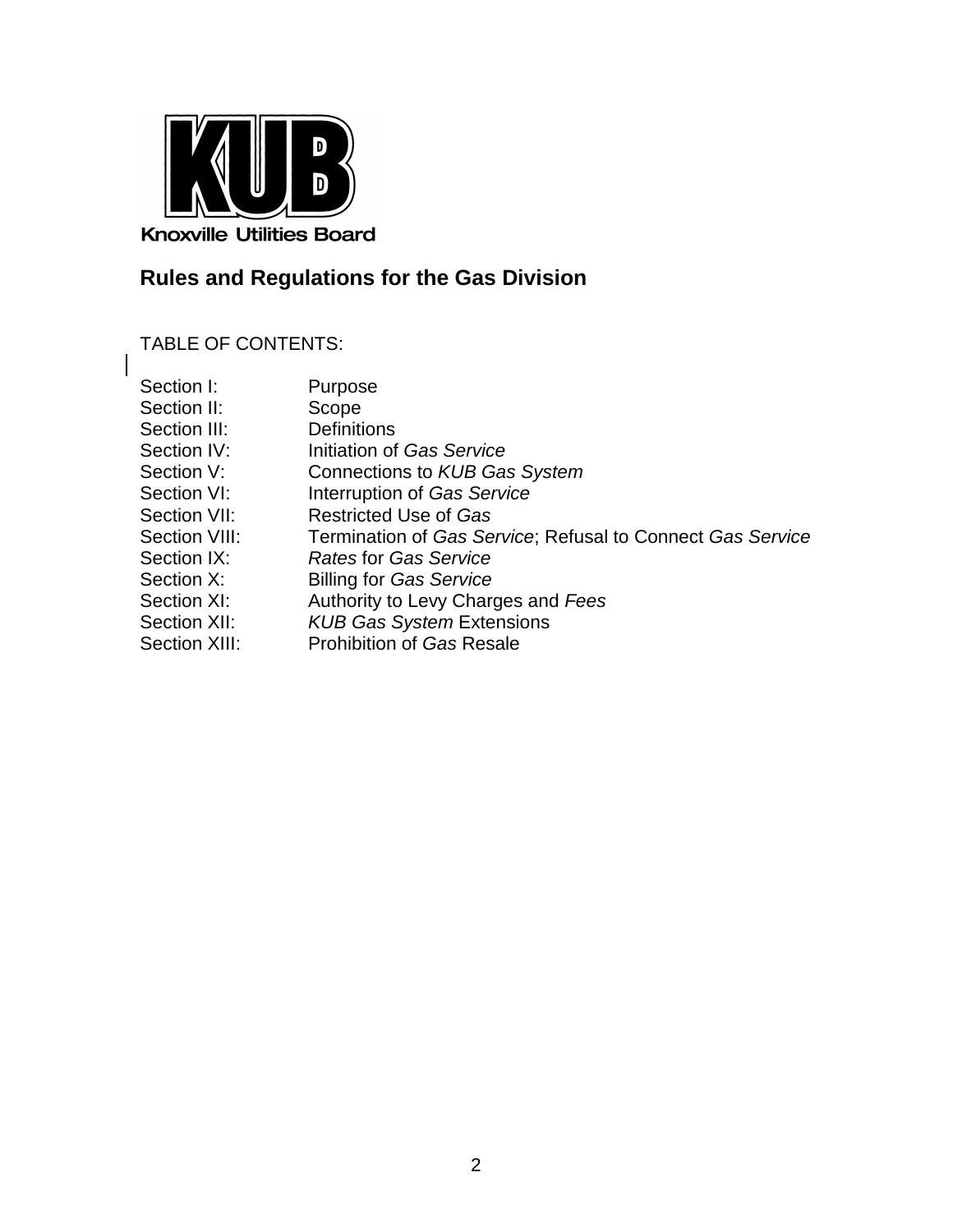# **Section I. Purpose**

It is the intent of the *Knoxville Utilities Board* ("*KUB*") that these *Rules and Regulations* promote the following principles:

- 1. Assure the safe and efficient use, administration, operation, expansion, extension, and preservation of *KUB's gas system*.
- 2. Assure its *customers'* compliance with these *Rules and Regulations*, *Rate* Schedules for *gas service* adopted by the *Board* and *Service Procedures* established by KUB to implement these *Rules and Regulations*.
- 3. Promote fair, reasonable, and uniform treatment of *customers* in each of the *rate* classes of *KUB's Gas Division*.
- 4. Protect our environment through the professional management of our *system* and maintain public confidence in *KUB's gas system.*
- 5. Encourage economic development by promoting extensions of the *KUB gas system*.
- 6. Simplify, clarify, and modernize the policies governing the operation of *KUB's Gas Division.*
- 7. Assure that the *KUB gas system* operating practices are as uniform as appropriate.
- 8. Promote the continued evolution and development of *KUB's gas system* operating guidelines and practices.

# **Section II. Scope**

These *Rules and Regulations* apply to the application, implementation, and operation of *KUB's gas system* and the provision of *gas service*.

**1. Conflict.** In addition to these *Rules and Regulations*, the following documents, listed in order of precedence, are hereby made a part of all contracts and are enforceable through all contracts, actual and implied, for *customers* and *users* receiving *gas service* from *KUB* and apply to all *gas services* received by *customers*, whether the service is based upon contract, agreement, signed application or otherwise:

- i) the *Gas Division Rate* Schedules;
- ii) these *Rules and Regulations* as may be amended from time to time*;* and
- iii) the *Service Procedures*.

In the event of a conflict between the documents listed above, the order of precedence shall govern.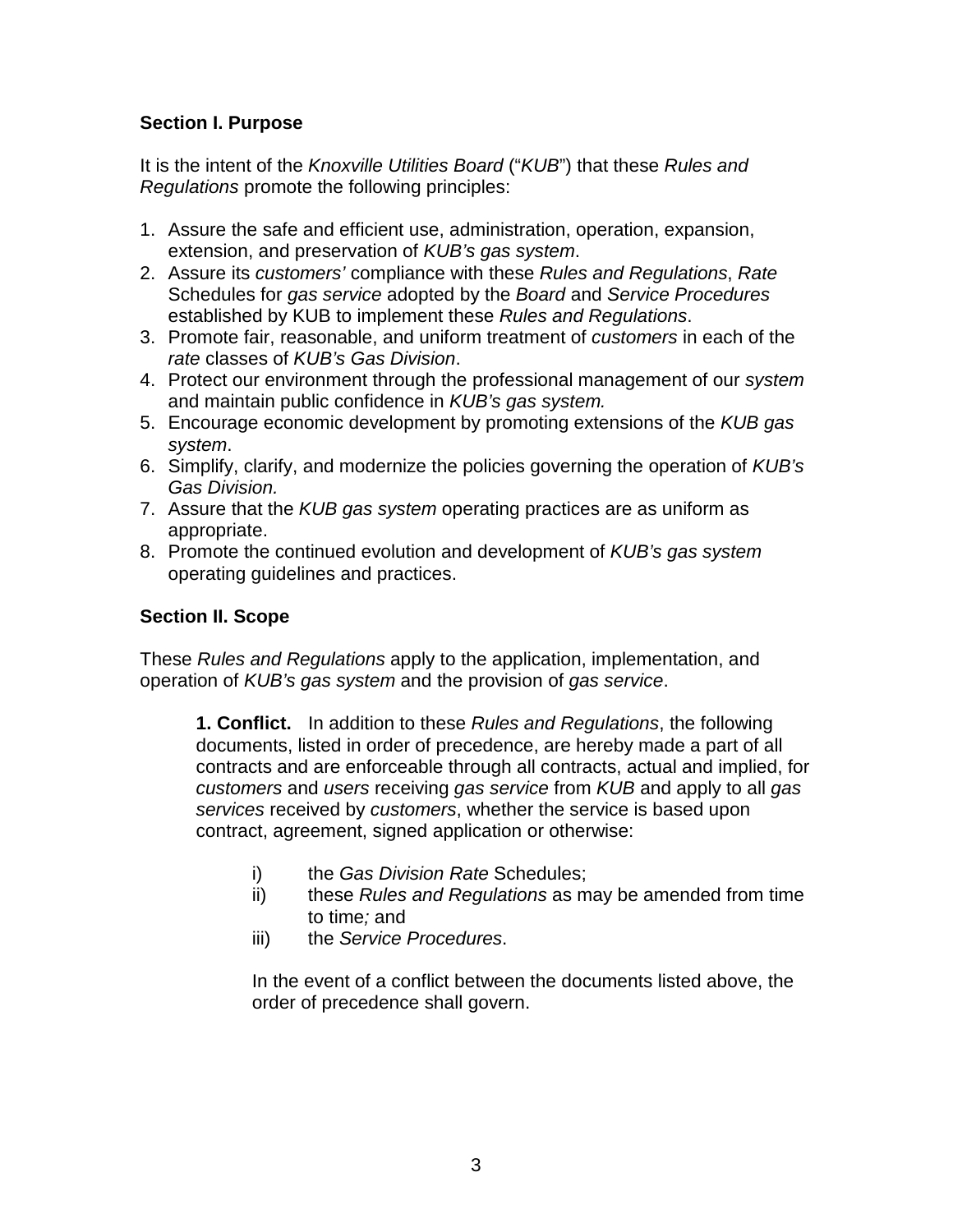**2. Severability.** If any clause, sentence, paragraph, section or part of these *Rules and Regulations,* any applicable *Gas Division Rate* Schedule, or any provision of the *Service Procedures* shall be declared invalid or unconstitutional, it shall not affect the validity of the remaining parts of these *Rules and Regulations* or the applicable *Gas Division Rate* Schedule, or the *Service Procedures*.

**3. Authority.** Subject to the limitations set forth in the Charter, these *Rules and Regulations*, applicable *Rate* Schedules and any other official *Board* action or resolution, the *President and CEO*, and his/her designees, has all rights, powers, duties and authorities to implement, and enforce these *Rules and Regulations*. The *President and CEO*, and his/her designees, has all rights, powers, duties, and authorities to establish and enforce *Service Procedures* and other such policies and programs necessary to implement these *Rules and Regulations.*

**4.** *Rules and Regulations* **Oversight Committee**. The *Rules and Regulations* Oversight Committee shall consist of the *Chief Operating Officer* (*COO*), and other members of *KUB* management, as so designated by the *President and CEO*. The *COO* shall chair the Committee. The *Rules and Regulations* Oversight Committee will provide oversight of the implementation, enforcement and administration of the *Rules and Regulations*. The *Rules and Regulations* Oversight Committee is responsible for recommending changes to the *Rules and Regulations* to the *President and CEO*. Any substantive amendments or changes to these *Rules and Regulations* are subject to the approval of the *President and CEO* and adoption by the *Board* in accordance with the *Board's* procedures.

**5. Access to** *Premises*. The *customer*, *user*, and if a different *person*, owner of *premises* to which *gas service* is provided shall, by its receipt and acceptance of *gas service*, grant to *KUB* permission to access the *premises* at all times, including immediate access if determined to be necessary by *KUB* in the event of an emergency, for the purpose of:

- i. Reading meters;
- ii. Installing, testing, inspecting, repairing, operating, maintaining, removing, and replacing any *KUB gas system* component;
- iii. Clearing hazards away from *KUB's gas system;*
- iv. Inspecting and operating the *customer's*, *user's*, and if a different *person*, owner's *gas* piping and equipment;
- v. Inspecting the *premises*; and
- vi. Providing notifications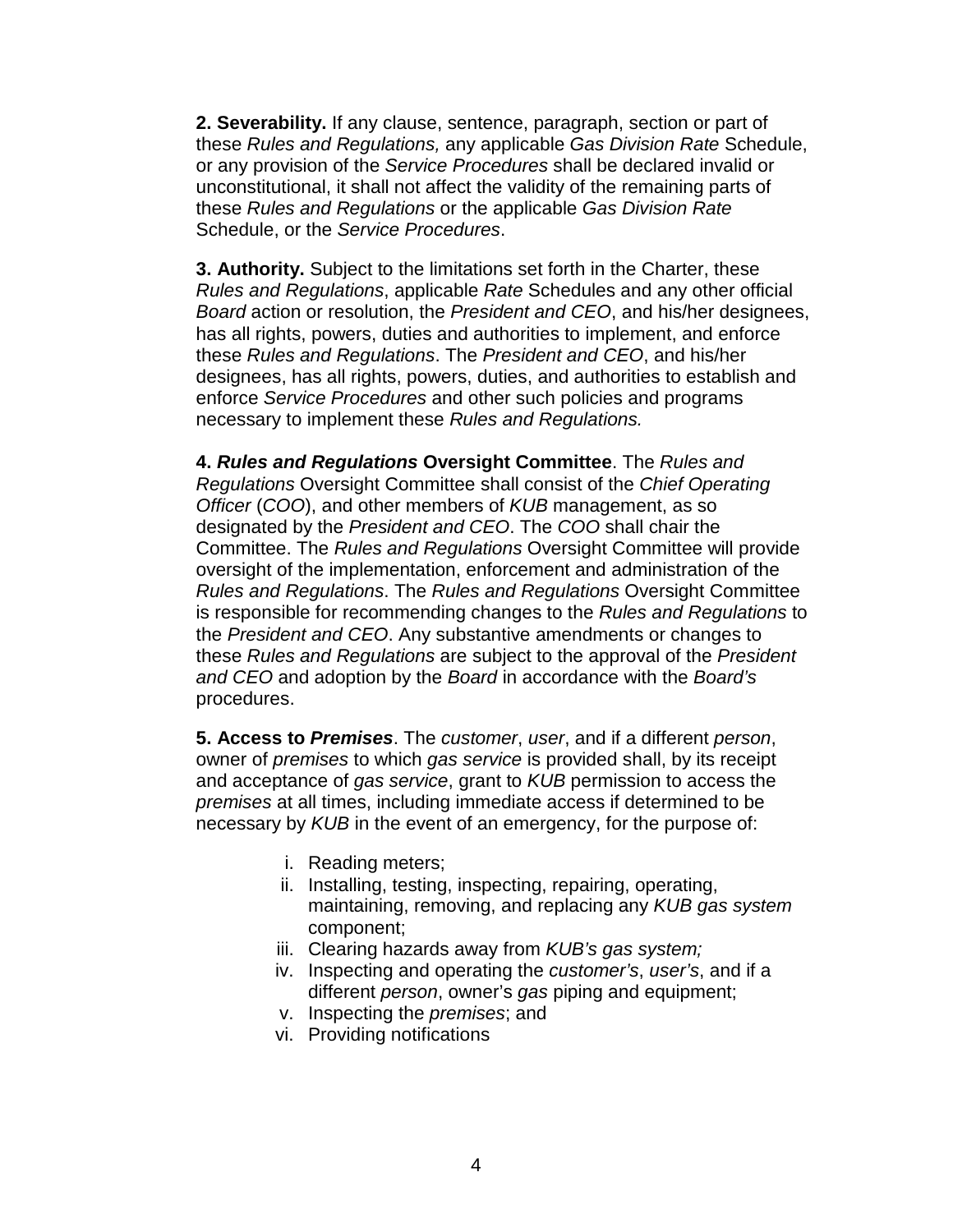in order to determine that *KUB's Rules and Regulations* and/or *Service Procedures* implementing the *Rules and Regulations*, the regulations of the Federal Department of Transportation, and the regulations and requirements of the applicable Tennessee state regulatory authority are being complied with and to ensure compliance with applicable federal, state, and local law(s) and regulation(s).

**6. Responsibility for** *KUB's* **Property**. The *customer, user,* and if a different *person,* owner shall provide a space for and exercise proper care to protect any *KUB* property located on the *premises*; and in the event of loss or damage to *KUB's* property, arising from the negligence to care for said property, the cost of necessary repairs or replacements shall be paid by the negligent party.

No *person* shall perform excavation without a valid TN811 locate request ticket. The Tennessee Underground Utility Damage Prevention Act specifies the requirements for safe digging or other work near utilities.

*7.* **Responsibility for Compliance with** *Rules and Regulations***.** Every *customer, user,* and if a different *person,* owner shall comply with these *Rules and Regulations*, *Rate* Schedules of the *Gas Division* adopted by the *Board*, and *Service Procedures* established by *KUB* to implement these *Rules and Regulations.*

**8. Promotion of Technology**. *KUB* may establish and maintain processes consistent with these *Rules and Regulations* that promote and utilize new technologies for the operation of its *gas system* which improve system reliability, increase operational flexibility and/or lower costs of operation. Examples include, but are not limited to, automated remote metering, estimated metering, etc.

**9. Health and Safety.** All *Rules and Regulations* and *Service Procedures* affecting health and safety, including (without limitation) all provisions relating to inspection, general safety precautions for utilization, operation and maintenance of *KUB's gas system (*including but not limited to *prequalified gas contractor* requirements as required by 49 Code of Federal Regulations for the Federal Department of Transportation), and rules governing installations, are for the guidance and benefit of *customers*, *users*, and if a different *person*, owners, and *KUB* shall not be responsible for the health and safety thereof, or for any loss, damage, or injury resulting from any violation thereof, but *KUB* reserves the right, in its discretion, to refuse to furnish *gas service*, or to discontinue furnishing *gas service*, where the *customer*, *user*, and if a different *person*, owner fails to comply therewith.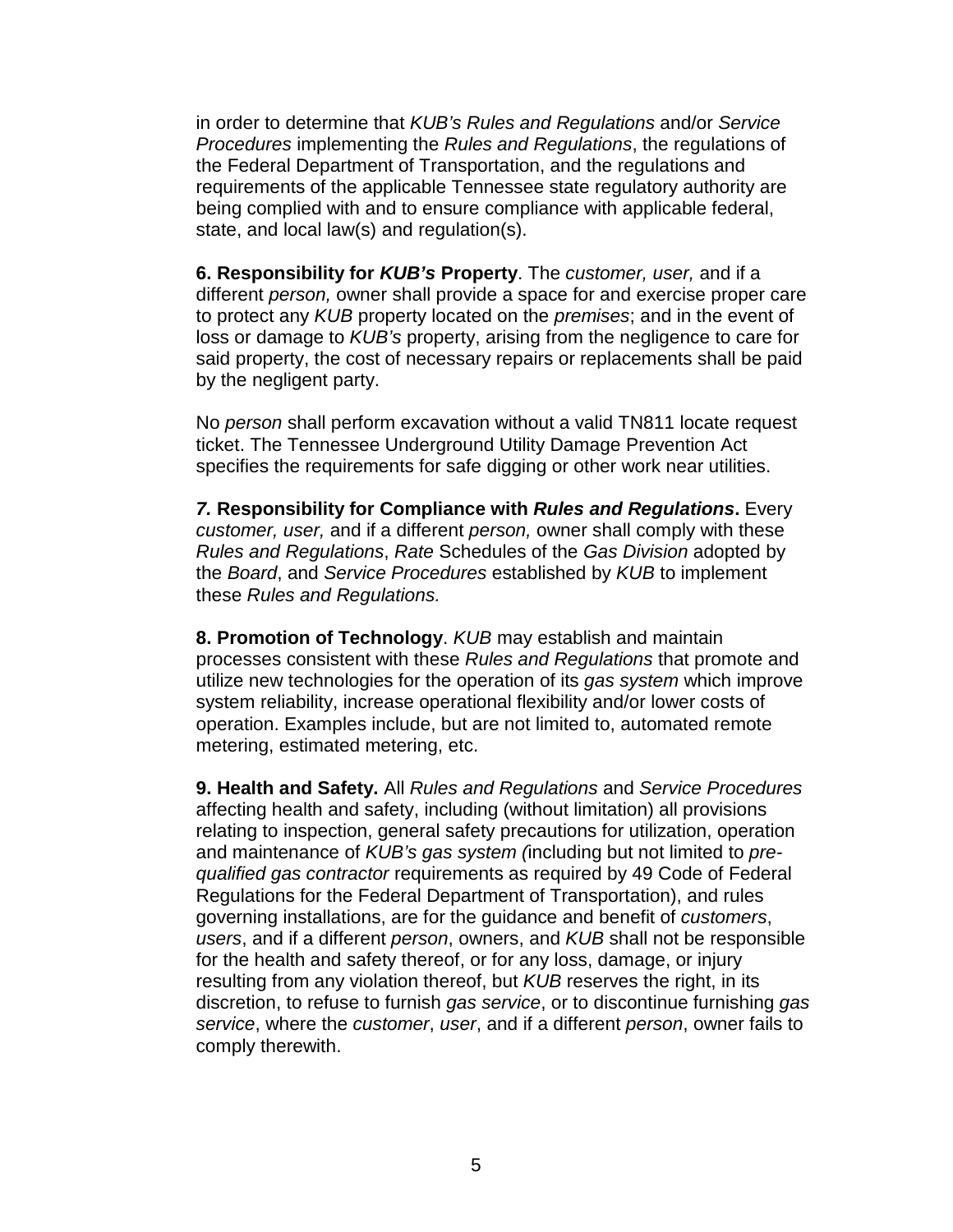**10. Interpretation**. It is the intent of *KUB* that these *Rules and Regulations* be liberally interpreted.

#### **Section III. Definitions**

For the purpose of these *Rules and Regulations*, and unless the context specifically indicates otherwise, the following terms shall have the meaning ascribed:

Wherever the context shall require, words used herein in the singular shall include the plural, words used in the plural shall include the singular, words used in the masculine shall include the feminine, and words used in the feminine shall include the masculine.

*Board* shall mean the *KUB Board* of Commissioners, as appointed from time to time by the Mayor and City Council of the City of Knoxville, Tennessee.

*Chief Executive Officer* or *President and CEO* shall mean the *President* and *Chief Executive Officer* of the *Knoxville Utilities Board*.

*Chief Operating Officer or COO* shall mean the *Chief Operating Officer* of the *Knoxville Utilities Board*. The *COO,* subject to the supervision of the *CEO*, shall administer, implement, and enforce the provisions of these *Rules and Regulations*.

*City* shall mean the City of Knoxville, Tennessee.

*Commercial and industrial use* shall mean all uses with the exception of *domestic use* as defined in these *Rules and Regulations*.

*Contribution in Aid of Construction (CIAC)* shall mean a payment required of the *customer* for the extension of *KUB's gas system*.

*Customer* shall mean any *person* who receives *gas service* from *KUB*  under either an express or implied contract requiring such *person* to pay *KUB* for such service. The term shall also include illicit *users* of *gas service* from *KUB*.

*Domestic use* of the *gas system* shall be defined and limited to singlefamily, multifamily, apartment or other *dwelling unit* or *dwelling unit equivalent* connecting to *KUB's gas system* and used for residential purposes only.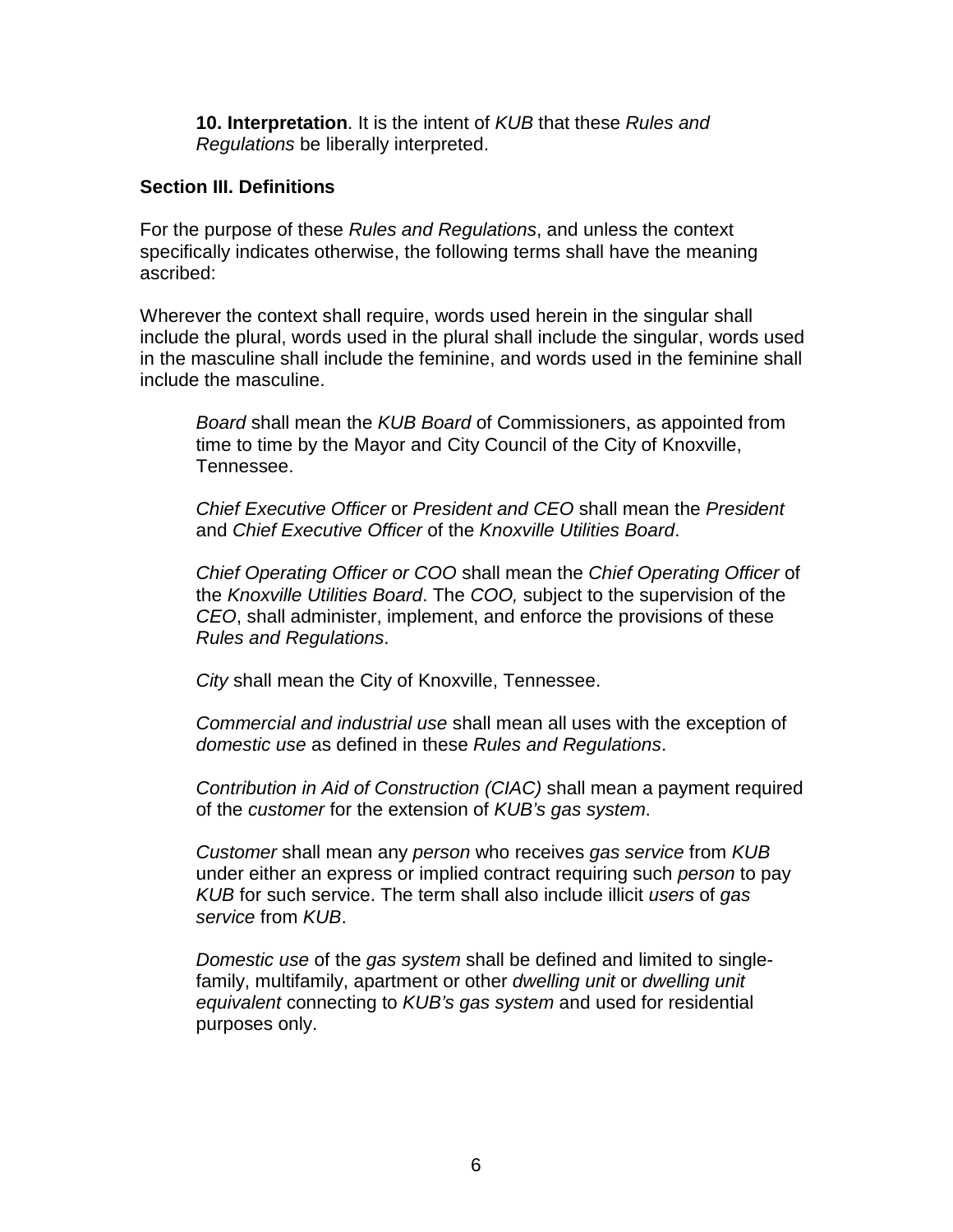*Dwelling unit* shall mean any structure occupied by one or more *persons* of a single family for residential purposes. Apartment buildings and other structures occupied by more than one family shall be considered multiple *dwelling units*.

*Fee* is any amount levied that is: (1) infrequent in nature, and/or (2) generally not consumption based, and/or (3) set at the discretion of management of *KUB* as authorized by the *Board*, but does not include a *rate*.

*Fuel line* shall mean the line from the outlet of the meter center to the equipment utilizing *gas* on the *customer's, user's,* and if a different *person*, owner's *premises*.

*Gas distribution main* shall mean the principal or major pipe in the *gas system* conveying *gas* to *gas service lines* for distribution.

*Gas Division* or *division* shall mean the part of the *KUB* system having charge of the physical operation and financial oversight of *KUB's gas system*.

*Gas service line* shall mean the pipe, which leads from the *gas distribution main* to the shut-off cock; it does not include the *metering equipment*. The *gas service line* shall be operated and maintained by *KUB*.

*Gas system* shall mean all components for distributing and receiving *gas*, including but not limited to *gas distribution mains*, *gas service lines*, and *metering equipment*.

*Gas and/or gas service* means natural *gas* made available for consumption by *KUB* for its *customers*, *users*, and if a different *person*, owner for *domestic*, *commercial and/or industrial use* by delivering or distributing natural *gas* via the *KUB gas system*.

*Knoxville Utilities Board,* or *KUB,* shall mean the *Knoxville Utilities Board* of the City of Knoxville, Tennessee, or, as the context requires, the management of *KUB*, its contractors or agents.

*Metering equipment* shall mean the meter and all associated *gas* equipment such as meter connections, pressure regulators, piping, shutoff cocks, valves, gauges, and vents (collectively, the meter center).

*Person* shall mean any individual, partnership, firm, company, association, society, corporation, limited liability company, trust, estate, governmental entity, or any other legal entity, or its legal representatives, agents, or assigns. This definition includes all federal, state and local governmental entities and shall also include illicit *users* of *gas service* from *KUB*.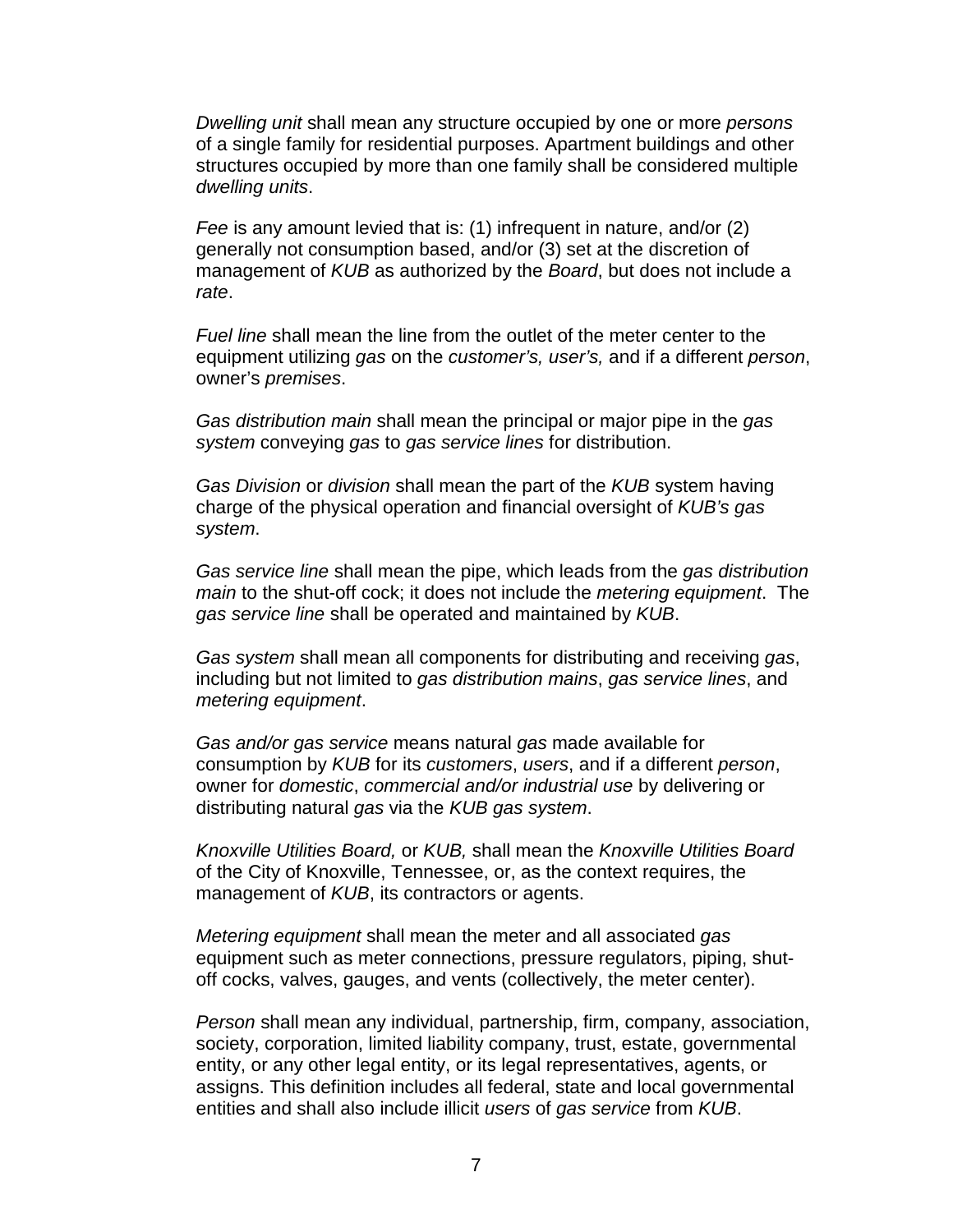*Point of Delivery* shall mean the point at the outlet of the meter center, unless otherwise designated by *KUB*.

*Pre-qualified gas contractor* shall mean any contractor employee performing work on the *KUB gas system* in any of the covered functions set forth in the applicable parts of 49 Code of Federal Regulations (CFR) for the Federal Department of Transportation and/or KUB's Operator Qualification Program, provided such contractor employee is in a drug and alcohol testing program that meets the Pipeline and Hazardous Materials Safety Administration (PHMSA) regulations, and such contractor employee is in compliance with the Operator Qualification Standard in 49 Code of Federal Regulations.

*Premises* shall mean any structure, group of structures, or property, whether occupied or unoccupied, operated as a single business, enterprise, or *dwelling unit*, but shall not include more than one *dwelling unit*.

*Private gas system* is any *gas system* owned and maintained by the *customer*, whose operation is regulated by entities other than *KUB* including but not limited to the applicable Tennessee state regulatory authority and the Federal Department of Transportation. The *gas* use of a *private gas system* shall be master metered by *KUB* at a central location.

*Rate* is any quantitative value used to determine an amount levied on a *customer* directly related to the provision and/or consumption of *gas* typically associated with utility usage, as set forth in a *Gas Division Rate* Schedule adopted by the *Board*.

*Rules and Regulations* means the rules and regulations adopted by the *Board* governing the operation and use of *KUB's gas system*.

*Service Procedures* means those governing procedures set forth in a document or document(s) adopted by the *President and CEO* implementing the *Rules and Regulations* for the *KUB gas system* and outlining the guidelines necessary to oversee the daily operation of *KUB's gas system*.

*Standards and specifications* shall mean a set of processes or procedures regarding certain aspects of the *KUB gas system*, which may be in effect from time to time, but may not be included in the *Service Procedures*.

*User* shall mean any *premise* having a connection to the *KUB gas system* or having access thereto. The term shall include illicit *users* of *gas service* from *KUB*.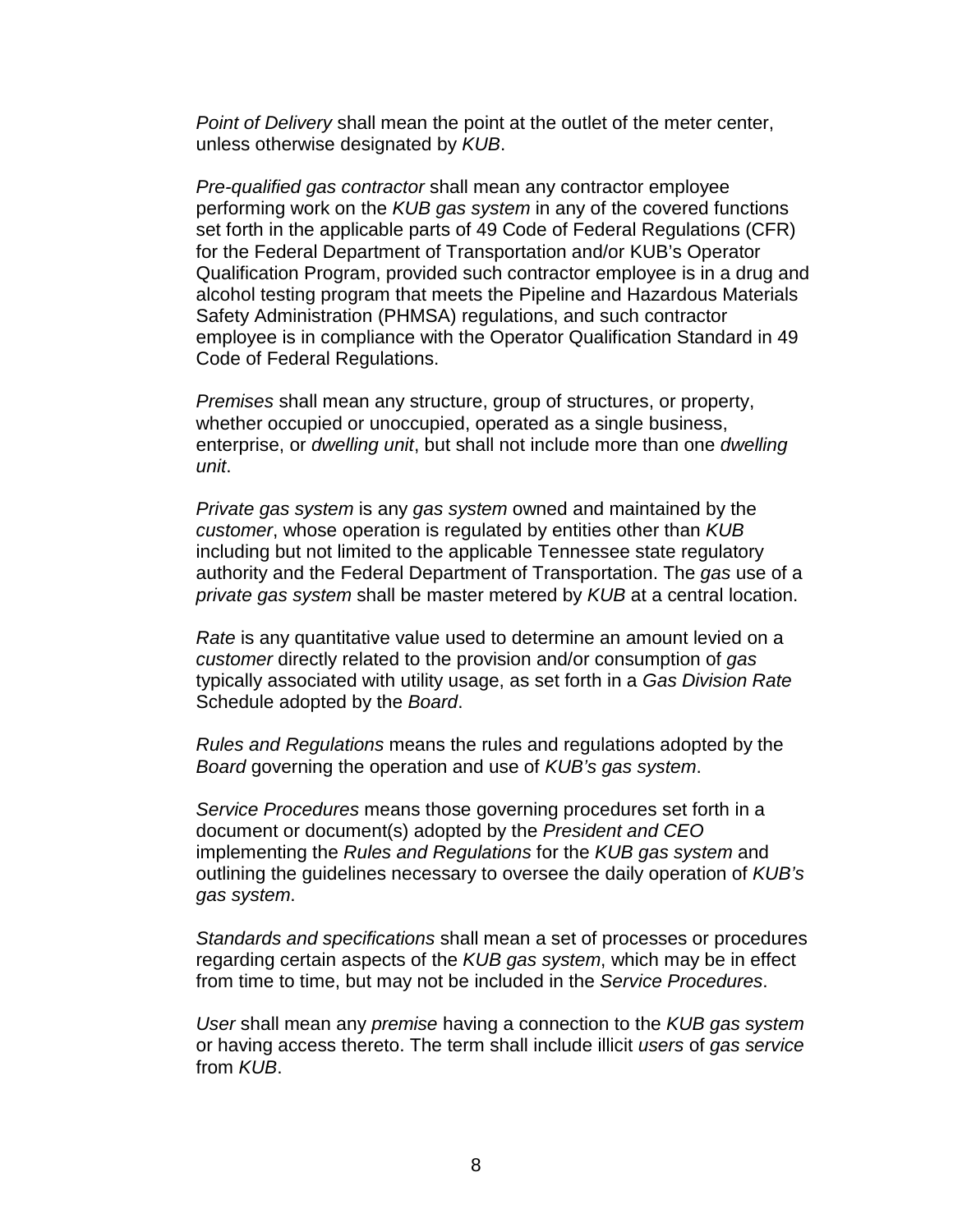#### **Section IV. Initiation of** *Gas Service*

**1. Residential use**. A formal request for either original or additional *gas service* must be made to *KUB* by the *customer* and be duly approved by *KUB* before connection to the *KUB gas* system is made. The request shall be in the prescribed form according to the *Service Procedures*. The receipt by *KUB* of a prospective *customer's* request for *gas service* shall not obligate *KUB* to render *gas service*. *KUB* may, at its sole discretion, require the *customer* to provide security, assurance, or guaranty prior to *KUB* rendering *gas service*.

**2.** *Commercial and industrial use.* A formal request for either original or additional *gas service* must be made to *KUB* and be duly approved before connection is made. The request shall be in the prescribed form according to the *Service Procedures*. The receipt by *KUB* of a prospective *customer's* request for *gas service* shall not obligate *KUB* to render the *gas service*. *KUB* may, at its sole discretion, require the *customer* to provide security, assurance, or guaranty prior to *KUB* rendering *gas service*.

**3. Intergovernmental agreements**. At *KUB's* sole discretion, *KUB* may enter into agreements with municipalities and unincorporated areas in the metropolitan area of service for the distribution of *gas service*. Any such agreement must comply with all applicable federal, state and local laws, ordinances, regulations and *KUB's Rules and Regulations*. There shall be no liability on the part of *KUB* to the requestor for refusal of such service.

**4.** *Private gas systems*. At *KUB's* sole discretion, *KUB* may allow the connection of *private gas systems* to the *KUB gas system*. Any *person* owning or controlling *premises* either within or without the current *KUB gas system* area of service desiring to install a *private gas system* and to connect to the *KUB gas system* must comply with all applicable federal, state and local laws, ordinances, regulations and *KUB's Rules and Regulations* and *Service Procedures*. *KUB* may enter into an agreement with said *persons* at *KUB's* sole discretion. There shall be no liability on the part of *KUB* to the requestor for refusal of such service.

#### **Section V. Connections to** *KUB Gas System*

**1.** *Gas system* **extensions or relocations.** *Gas system* extensions or relocations will be located in a right-of-way or dedicated easement acceptable to *KUB*. The *customer* shall grant an easement, without cost to *KUB*, for that portion of the right-of-way that traverses property owned by the *customer* or runs along a roadway on property owned by the *customer*. If additional easements are required, the *customer* shall bear *KUB's* costs of obtaining said easements. Unless approved by *KUB*, the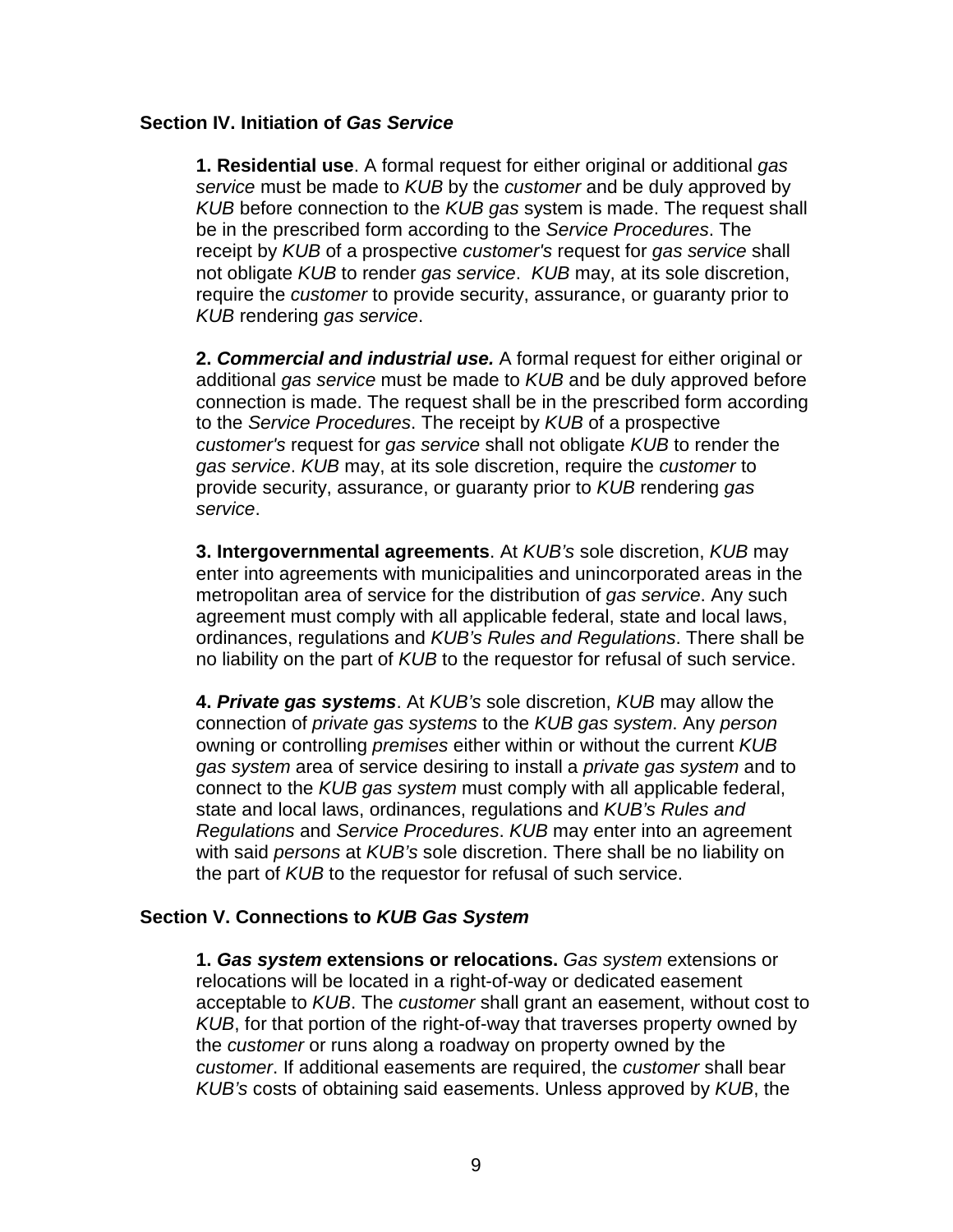right-of-way must be adjacent to a road that is suitably maintained so as to permit *KUB* to have direct access to the *KUB gas system*. Should the right-of-way be adjacent to a private road, rights of ingress and egress shall be granted to *KUB*, and a dedicated easement shall be provided before any *gas distribution main* is installed.

# **2.** *Point of delivery*

- A. The *point of delivery* shall be the point at the outlet of the meter center, unless otherwise designated by *KUB*. Costs and expenses incidental to the installation, connection and inspection of *gas*  piping and equipment beyond the *point of delivery* shall be borne by the *customer*.
- *B.* All connections to the *KUB gas system* are to be made in accordance with all applicable *KUB standards and specifications*.
- C. *KUB* operates, maintains, repairs, and replaces all portions of the *KUB gas system*. *KUB* shall perform all work in accordance with Federal Department of Transportation regulations, *KUB's standards and specifications*, these *Rules and Regulations*, and any other applicable codes and ordinances.
- D. The Codes Inspector for the *City* for connections within the *City* and the appropriate regulatory authority for the area of connection outside the *City,* including but not limited to the County inspector and the inspector for the Town of Farragut, must inspect and approve the *fuel line* before any meter is set by *KUB*. For connections for government entities within *KUB's* service area, the appropriate regulatory authority, if any, shall make *gas* inspections, before any meter is set by *KUB*.
- E. The location of *KUB's metering equipment* shall not change the location of the *point of delivery*.
- F. All *gas* piping or equipment beyond the *point of delivery* shall be owned and maintained by the *customer*, *user*, and if a different *person*, owner unless otherwise agreed to in writing by *KUB.*
- G. *KUB* shall not be liable for any injury to *persons* or property on account of any defect or negligence in the installation, maintenance, or use of the *customer's*, *user's*, and if a different *person*, owner's equipment beyond the *point of delivery*.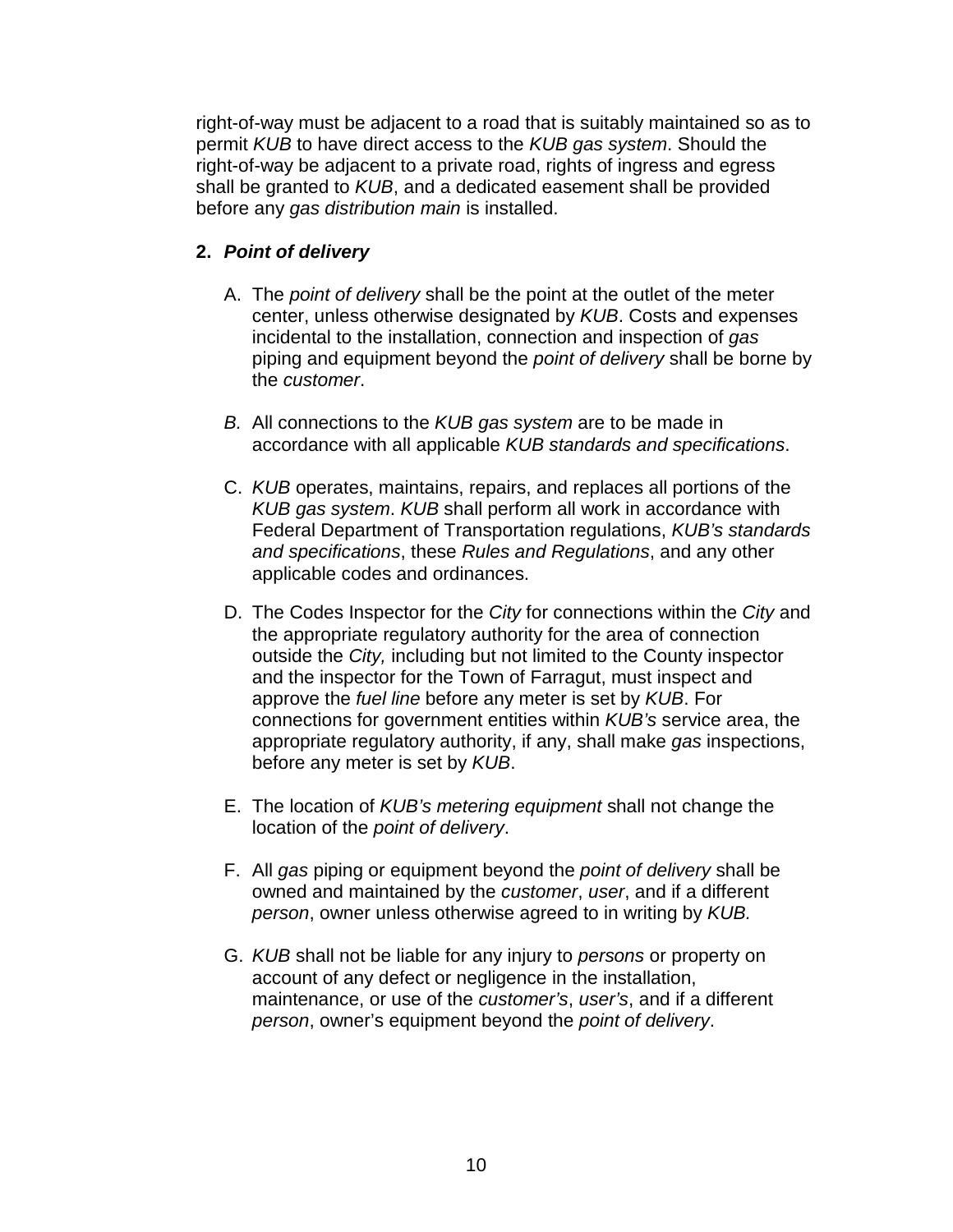**3. Mains on Private Property.** KUB reserves the right to install *gas distribution main* in dedicated easements on private property for residential and business developments, including but not limited to condominium developments and commercial strip malls.

**4. Pressure Fluctuations.** *Gas service* must be used by the *customer*, *user*, and if a different *person*, owner in such a manner as to not cause unusual pressure fluctuations or disturbances to *KUB's gas system*. *KUB* may require any such party, at their expense, to install a suitable apparatus that will reasonably limit such fluctuations. *KUB* shall inspect and approve any such apparatus and will require installation to meet all applicable codes and *KUB standards and specifications*.

**5. Additional Load.** The *gas service line* and *metering equipment* for each *customer*, *user*, and if a different *person*, owner have definite capacity and no major addition to the equipment or load connected thereto, as determined by *KUB* in its sole discretion, will be allowed except by consent of *KUB*. Failure to give written notice of major additions or changes in load, as determined by *KUB* in its sole discretion, and to obtain *KUB's* written consent for same shall render said party liable for any damage to *KUB's gas system* caused by the additional or changed installation.

**6. Interconnection**. No interconnection of any kind shall be permitted between *KUB's gas system* and any *gas* or other fuel supply from any other source, nor shall any *gas* or other fuel supply from any other source be permitted to migrate into *KUB's gas system*, unless approved in writing by the *COO* or the *President and CEO*. Additionally, *KUB* will require technical information, including but not limited to manufacturer drawings, equipment layout, and details concerning the transfer switching apparatus, in regard to the interconnection or *gas* backup system. *KUB* reserves the right to alter or modify the requesting party's plans to address safety concerns or *KUB's gas system* integrity.

#### **Section VI. Interruption of** *Gas Service*

*KUB* shall not be liable for any damage resulting from failure of any *KUB gas system* component, or by fluctuations in *gas* pressure, or by discontinuing the operation of any segment of its *gas system* for repair, extensions or connections, or from the accidental failure of its *gas system* from any cause whatsoever, or the termination of *gas service* as the result of violations by any *customer*, *user*, and if a different *person*, owner, of any applicable federal, state and local laws and/or these *Rules and Regulations* or *KUB*'s *Service Procedures,* or damage resulting from *KUB's* failure to terminate *gas service* after notice of termination of *gas service* by the *customer*. In cases of emergency, *KUB* shall have the right to restrict the use of its *gas system* in any reasonable manner for the protection of *KUB's gas system, customers,* the public, and the environment.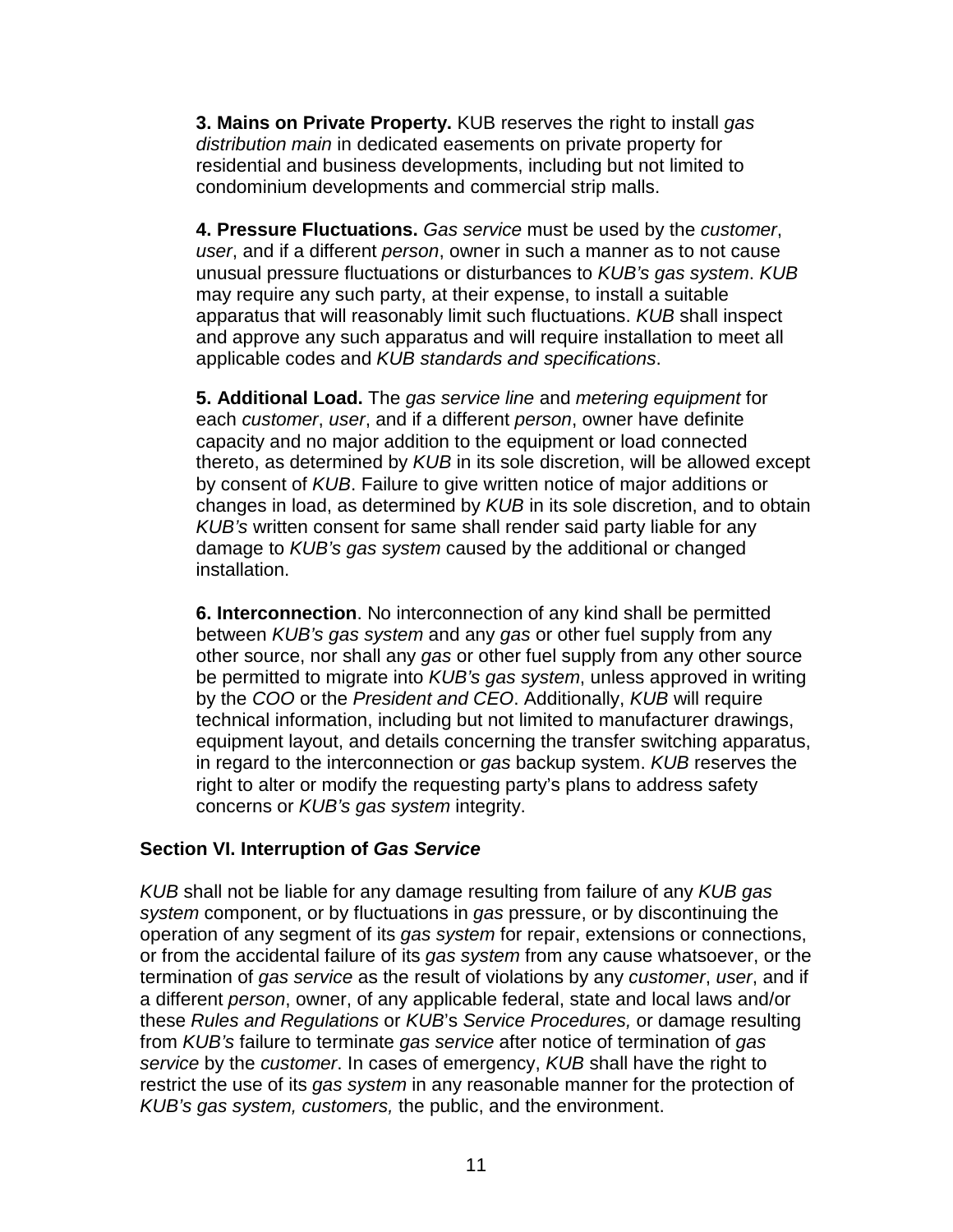#### **Section VII. Restricted Use of** *Gas*

In the event of an emergency or other condition causing a shortage in the amount of *gas* for *KUB* to meet the demands on its *gas system*, *KUB* may, by a method deemed equitable by *KUB,* fix the amount of *gas* to be made available for use by *customers* and/or may otherwise restrict the time and purpose of *gas* use by *customers*. A method for the distribution of *gas* under such circumstances may be set forth in the *Service Procedures*.

If such conditions become necessary, a *customer* may request a variance because of unusual circumstances including matters adversely affecting public health, safety, and welfare. If the *customer* fails to comply with such restriction, *KUB* may take such remedial action, as it deems appropriate under the circumstances including but not limited to temporarily terminating *gas service* or charging additional amounts because of the excess use of *gas*.

*KUB* also reserves the right to grant no further applications for *gas service* until such time that the shortage of *gas* for *KUB* to meet the demands on its *gas system* has been alleviated.

#### **Section VIII. Termination of** *Gas Service***; Refusal to Connect** *Gas Service*

*KUB* has the right to terminate or refuse *gas service* based on outstanding debts owed to *KUB* related to the non-payment of utility bills, a dispute as to the ownership of the *premises* requesting *gas service* or the *customer's* disputed right to occupancy of the *premises*, a violation of these *Rules and Regulations*, a violation of *Service Procedures*, a violation of a *customer* contract, non-payment of a utility bill by the *customer*, non-usage of *gas service* for a reasonable period of time, a violation of any other applicable rule, law, or ordinance, or any other legitimate reason deemed in *KUB's* best interests and the best interests of *KUB's gas system*.

#### **Section IX.** *Rates* **for** *Gas Service*

*Gas service rates* shall be set forth in the *Gas Division Rate* Schedules as adopted by the *KUB Board*.

#### **Section X. Billing for** *Gas Service*

The billing for *gas service* shall be in accordance with the *Rate* Schedules of the *Gas Division* as approved by the *Board* and this section of the *Rules and Regulations*.

1. **Minimum charges**. The minimum charge, if any, will be as stated in the *Rate* Schedules of the *Gas Division*.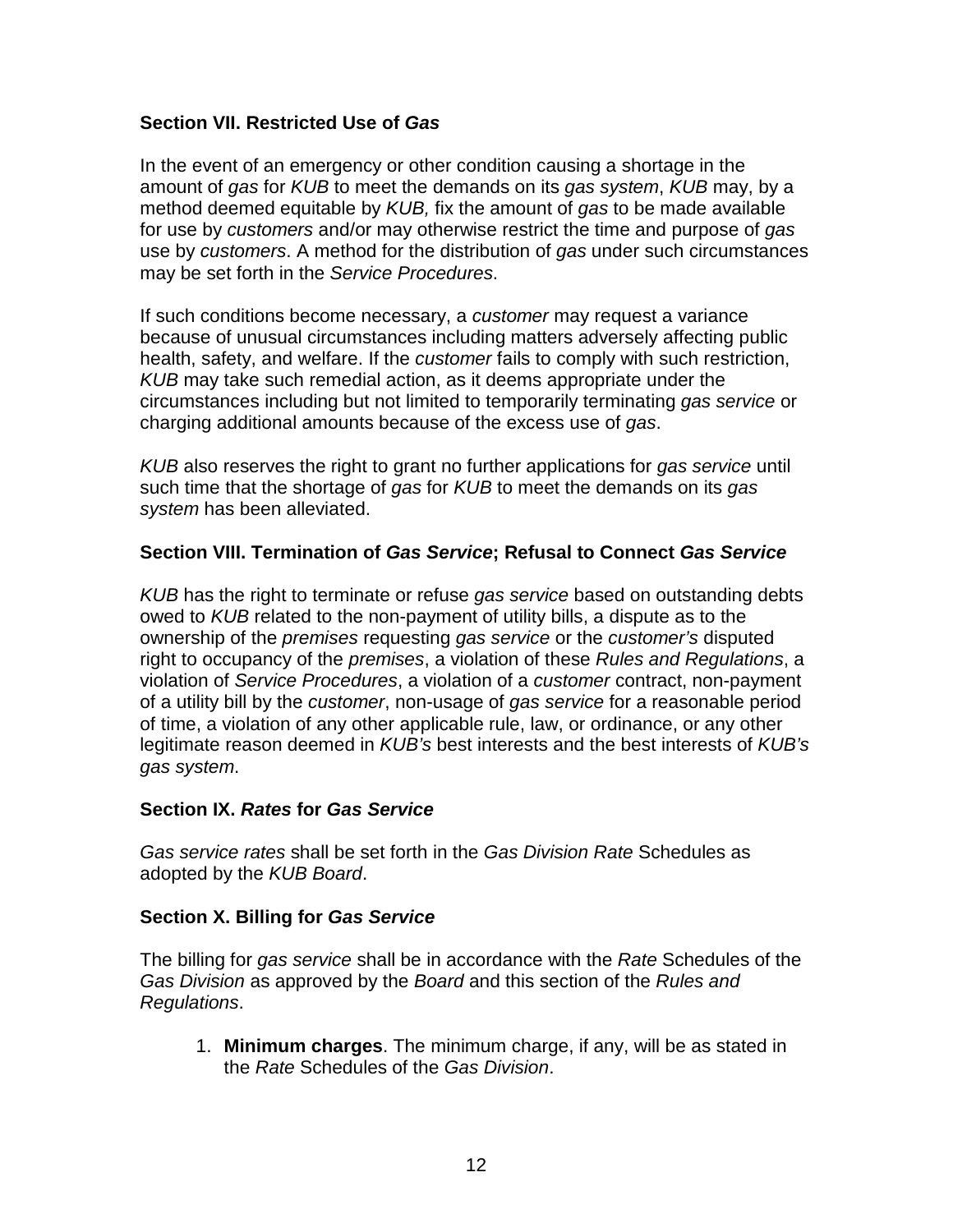- 2. **Estimated billing**. *KUB* may periodically estimate a *customer's gas*  consumption and submit to *customer* for payment such estimated service bill.
- 3. **Billing adjustments**. *KUB* may adjust *customer* billing for reasons including but not limited to the following: billing for over or under registration of meters, for the determination of *gas* consumption by *customers* when meters have been inoperative, for an obviously incorrect meter reading, or for other recognized and proper adjustments as determined by *KUB*.

# **Section XI. Authority to Levy Charges and** *Fees*

Under the provisions of its charter and of the general laws of the State of Tennessee, *KUB* is authorized and empowered to fix, levy and collect *fees***,** rents, tolls or other charges for the use of or in connection with the *KUB gas system*. This authorization includes but is not limited to the establishment, levy and collection of a service charge, improvement charge or other charges deemed necessary. The *CEO* and/or his/her designee may establish *Service Procedures* addressing the establishment of charges and *fees* associated with *gas service*.

# **Section XII.** *KUB Gas System* **Extensions**

# **1. General Extension Policy**

- A. The investment that *KUB* will make, if any, toward an extension of the *KUB gas system* will be equitably determined by *KUB* on the basis of economic and/or technical feasibility. In making such determination, *KUB* shall consider the total capital cost, the anticipated revenues, the estimated expenses associated with the extension, such other economic factors as *KUB* may deem appropriate under the circumstances and the availability of adequate capacity in the *KUB gas system*. *KUB* may require the *person* to pay a *CIAC*.
- B. *KUB* may require the *person* to execute an extension agreement which requires and/or provides for assurances or other security or credit arrangements as may be required by *KUB* in its sole discretion, with respect to the extension, including, but not limited to, refundable construction advances, minimum demand or bill requirements, and such other forms of security, assurance, and/or guaranty, as *KUB* determines to be necessary or appropriate to protect the interest of *KUB* and its *customers*. *KUB* shall not be obligated to provide refunds unless specified in a contract. In no event shall a refund be in excess of the amount of the advance for or actual cost of construction.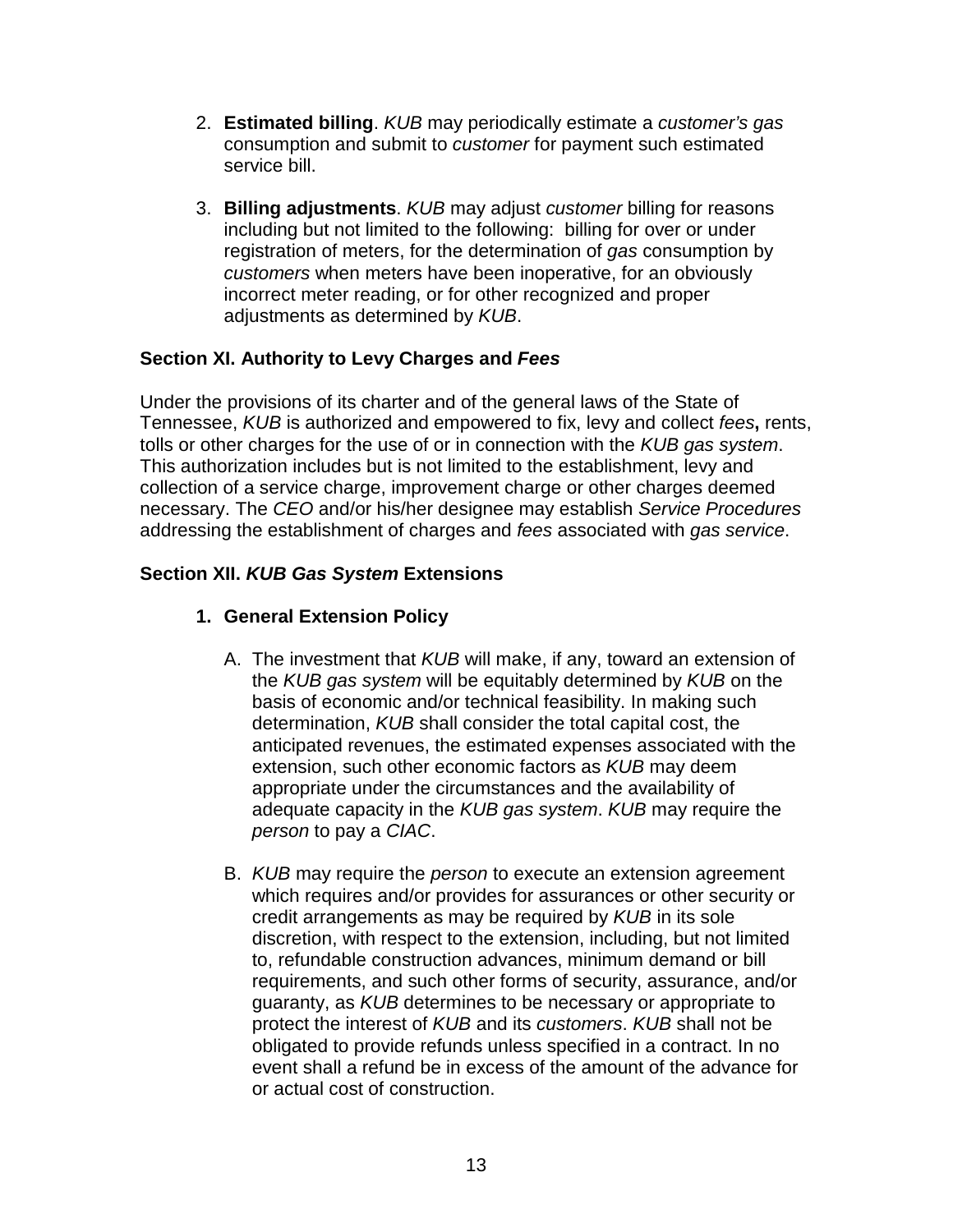- C. *KUB* shall have the authority to extend its *gas system* in a manner different from that set forth in the *Rules and Regulations* and charge a *CIAC* when any such extension is determined to be in the best interest of *KUB,* economic interest of the community, or to the benefit of the public health of the community.
- D. The authority to make *gas* extensions is in *KUB's* sole discretion even though all requirements have been met. Nothing contained herein shall be construed as requiring *KUB* to extend *gas service* to any property. *KUB gas system* extensions shall not be denied on the basis of race, sex, religion, color, age or national origin.

### **2. Construction of** *KUB Gas System*

- A. *KUB's gas system* shall be constructed by *KUB* personnel or a *KUB pre-qualified gas contractor*. *KUB* may approve advance written requests from *persons* to contract with *KUB pre-qualified gas contractors* to install *gas distribution main* and *gas service lines*.
- B. The size, type and installation of *gas system* components shall comply with *KUB's standards and specifications* and must be approved by *KUB*.
- C. Construction work on *KUB's gas system* shall at all times be subject to inspection by *KUB* to assure that the work conforms to *KUB's standards and specifications*.
- D. No approval or inspection by *KUB* hereunder shall relieve a *KUB pre-approved gas contractor* or a *person* who contracted with a *KUB pre-approved gas contractor* of any liability for work performed on the *KUB gas system*.
- E. Upon the completion of construction and subsequent inspection and approval by *KUB,* such construction shall become the property of *KUB* and thereafter become a part of *KUB's gas system.* The *persons* paying the cost of construction shall execute any written instrument requested by *KUB* to provide evidence of *KUB's* title. In consideration of such being transferred to *KUB*, *KUB* shall incorporate such as an integral part of *KUB's gas system* in accordance with these *Rules and Regulations*.
- F. *KUB* may, at the request of a *person*, relocate or change existing *KUB gas system* components. The *person* may be required to reimburse *KUB* for costs of such relocation or change including but not limited to appropriate overheads and associated costs for easement acquisitions. When a public right-of-way is changed for the benefit of private interests and *KUB's gas system* must be